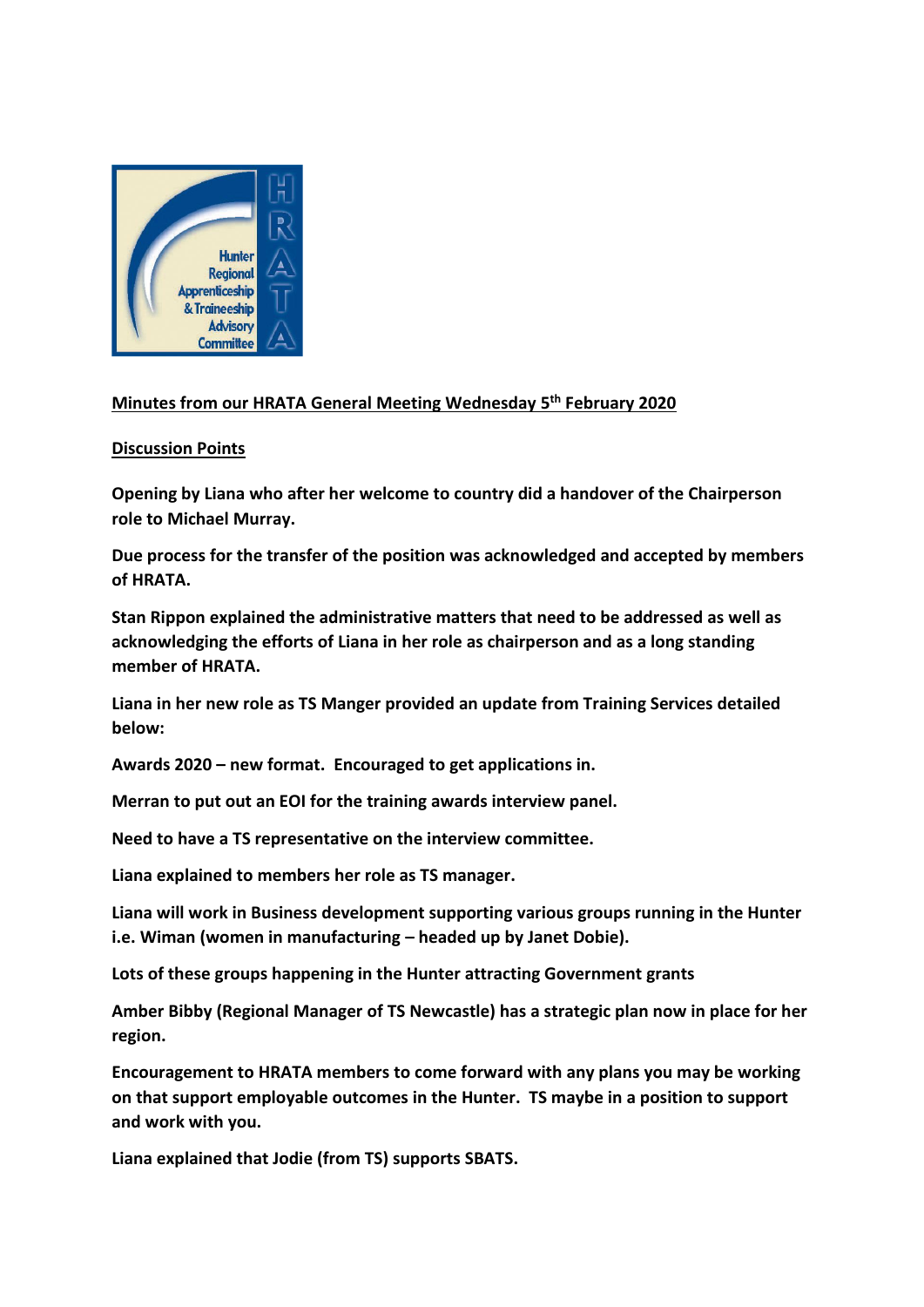**Stephanie Screen (TS advisor) gave TS update** 

**Main priorities 1) increasing SBATS, 2) Transition Pathways, 3) A & T (apprenticeship and Traineeship numbers).**

**TNIs – partial qualification funding: Focussing on Disaster relief and Job seekers**

**Currently there is 48 RTOS accessing the partial qualification for both regions (Hunter and Central Coast).**

**3312 students participating in these programs.**

**283 Aboriginal students.**

**Training Awards – Currently received 17 applications** 

**Central Coast Event – 17th June**

**Hunter Event 19th June**

**Targeting quality applicants for 2020** 

**Training Services Teams**

- **1) Proactive – "Proactive Guardians"- aim is to make sure the region knows what support and opportunities are out there. – i.e. Bert Evans Scholarship**
- **2) Reactive – "Conquerors" – look after 1) Variations – processed, Incoming disputes, Resolving Disputes**
- **3) Business Development Team (Ambassadors) role is to increase SBATS, look after stakeholder engagement and communication (e.g. Supervisor workshops), REIP Program, NSW Regional skills – Relocation Grant targeting businesses affected by bushfires. – Relocating.**

**Employment Pathways forum – 17th March 2020**

**Liana explained to the forum the updated focus of the forum for 2020. Employers to be clustered around the room.**

**Keynote speaker to open the forum and address the panel –**

**Once Panel discussion (20-30 minutes is complete) the parents and students can engage with employers around the room.**

**TAFE NSW – Nathan Boyd provided an update**

**Stephanie Ferby – New CEO currently touring the bush fire disaster affected areas.**

**Rolling out several Enterprise trainer and assessor skillsets under scholarships as an employment strategy for future Tafe teachers.**